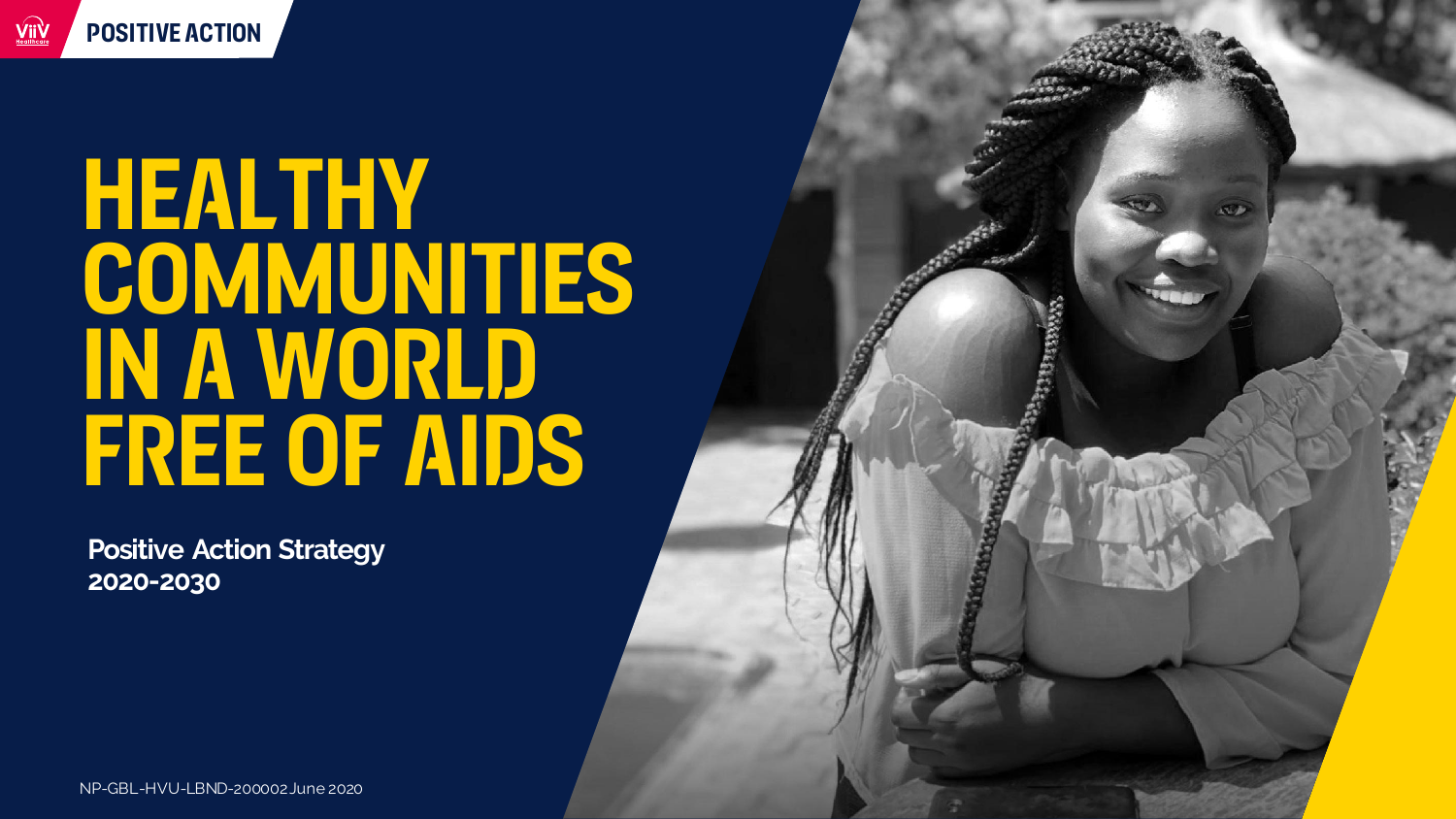

# **the context for our work ending aids by**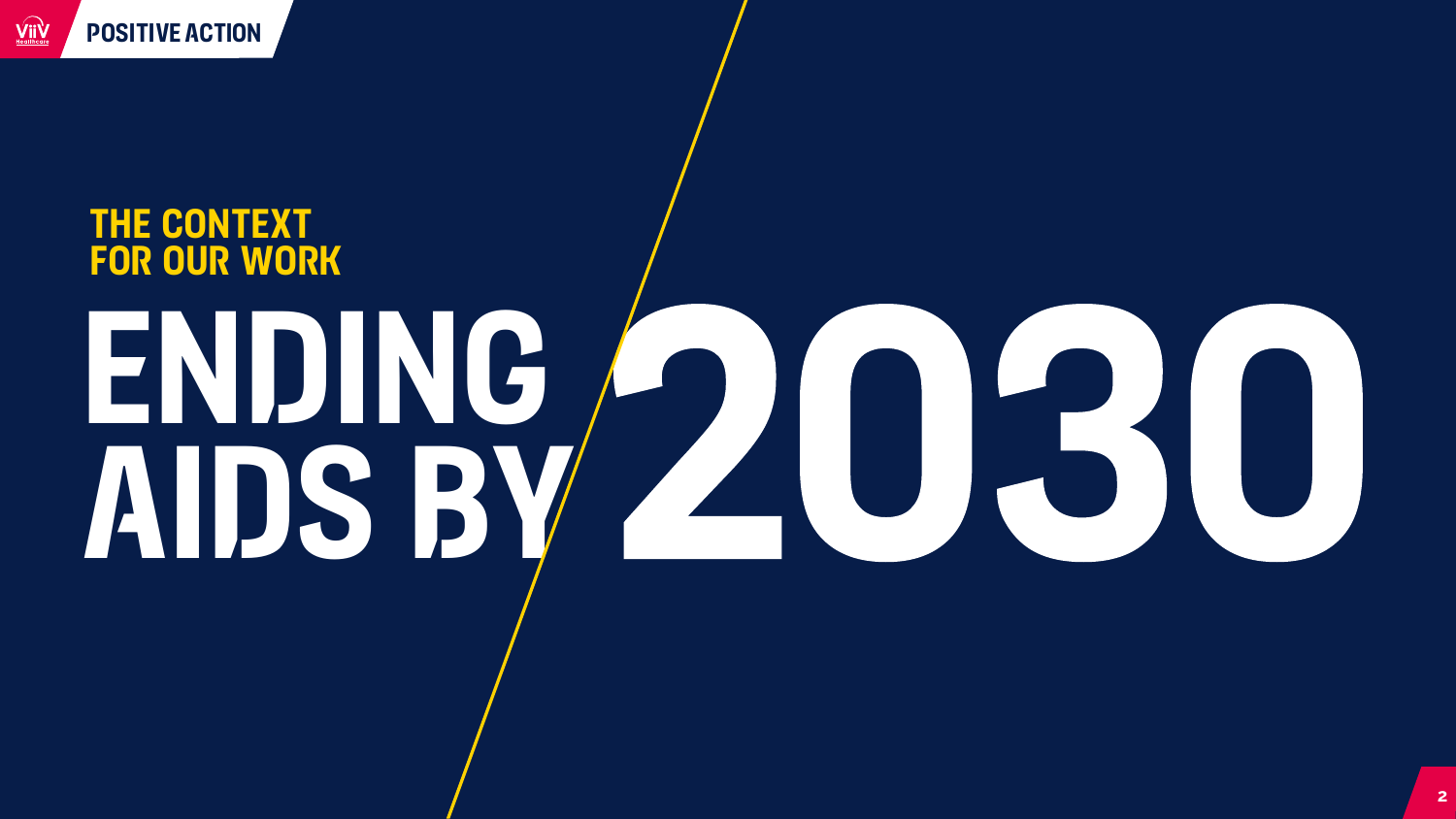#### **un fast-track targets for ending aids by 2030**



**of people living** with HIV will know their HIV status

of people who know their status will be on treatment

of people on treatment will have suppressed viral loads

# **zero**

discrimination related to HIV and AIDS.

Number of new HIV infections among adults will be

**reduced 200,000 annually.**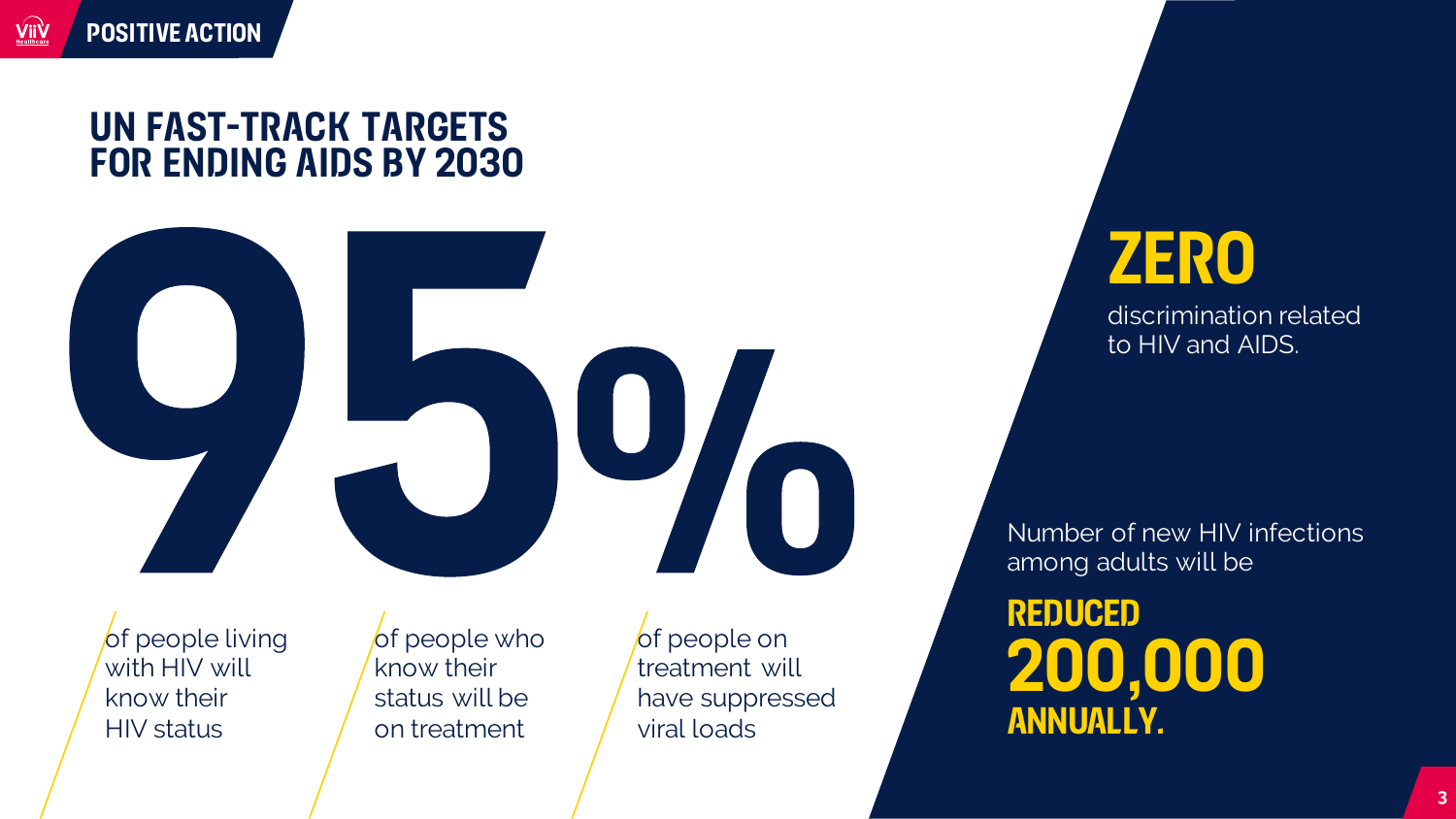**Progress is being made in relation to these targets however in certain areas this progress has stalled. Stigma and discrimination continue contributing to more HIV infections and deaths (UNAIDS).**

From 2010 to 2017 there was a 30% reduction in new infections and a 42% reduction in deaths meaning that the number of AIDS related deaths was at its lowest this century.

But this reduction in mortality rate has stalled globally, with some regions even seeing an increase in AIDS related deaths. There's still more to be done.

#### **Relative risk of HIV acquisition, by population group compared to the general population, global, 2017**

 $\blacksquare$  HIV incidence rate within the key population  $\blacksquare$  HIV incidence rate within the general population

Source: UNAIDS special analysis, 2018.



#### **People who inject drugs**



**Transgender women**

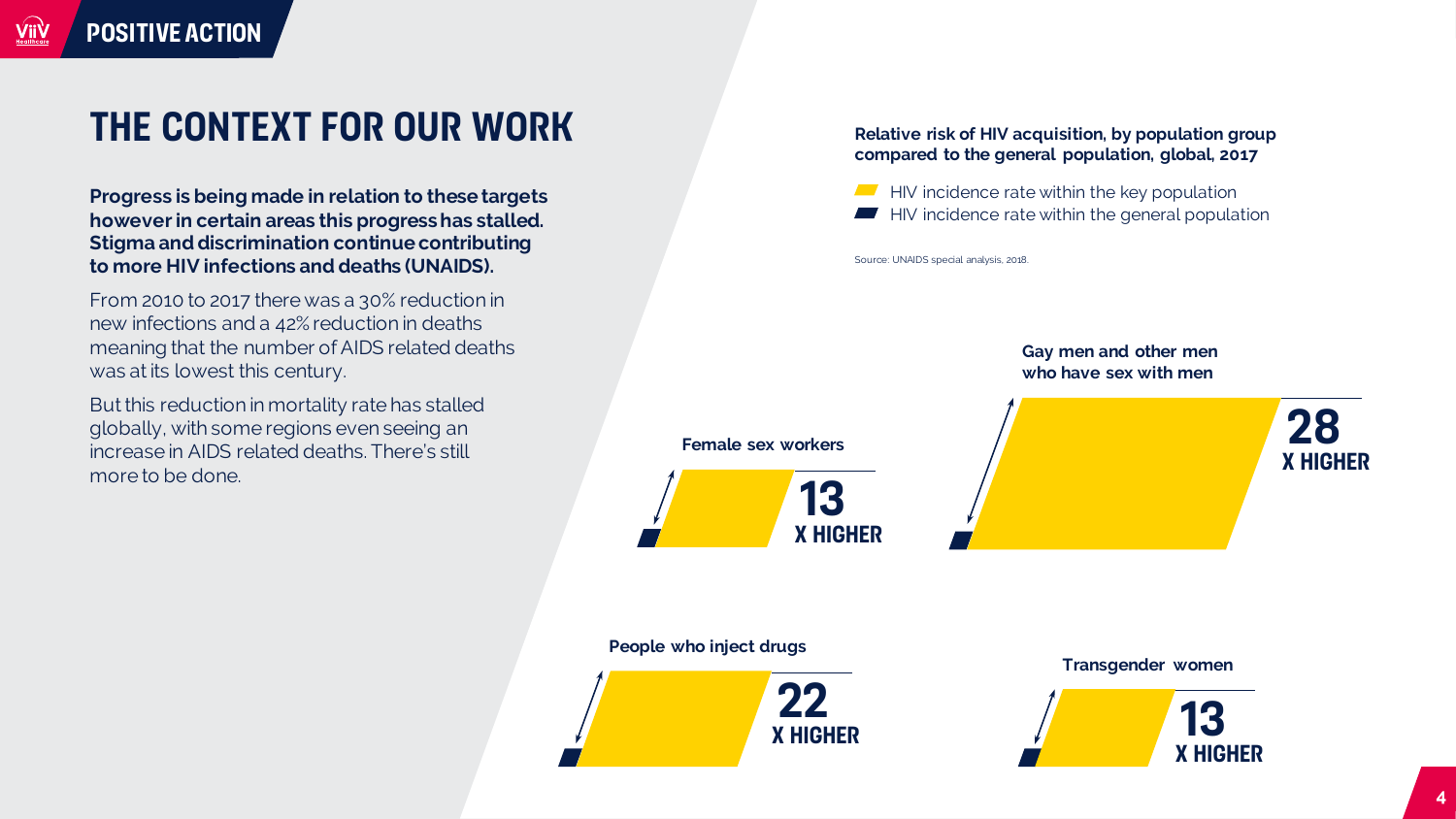## **why does what we do matter?**

We're making great progress against the disease but the most vulnerable and marginalised are still being left behind.

#### **funding**

 $0\%$  100% **20% funding shortfall**

> in resources needed to end AIDS according to UNAIDS.

#### **new HiV infections globally**

#### **47%**

 $\sim$ <sup>0%</sup> 100% Men who have sex with men,  $\sim$ transgender people, sex workers, and those who inject drugs

#### **1.8 million children live with hiv**

o with the contract of the Receive no HIV treatment and the contract of the contract of  $^{100\%}$ half of those who do experience resistance or inappropriate dosage.

**48%**

**5**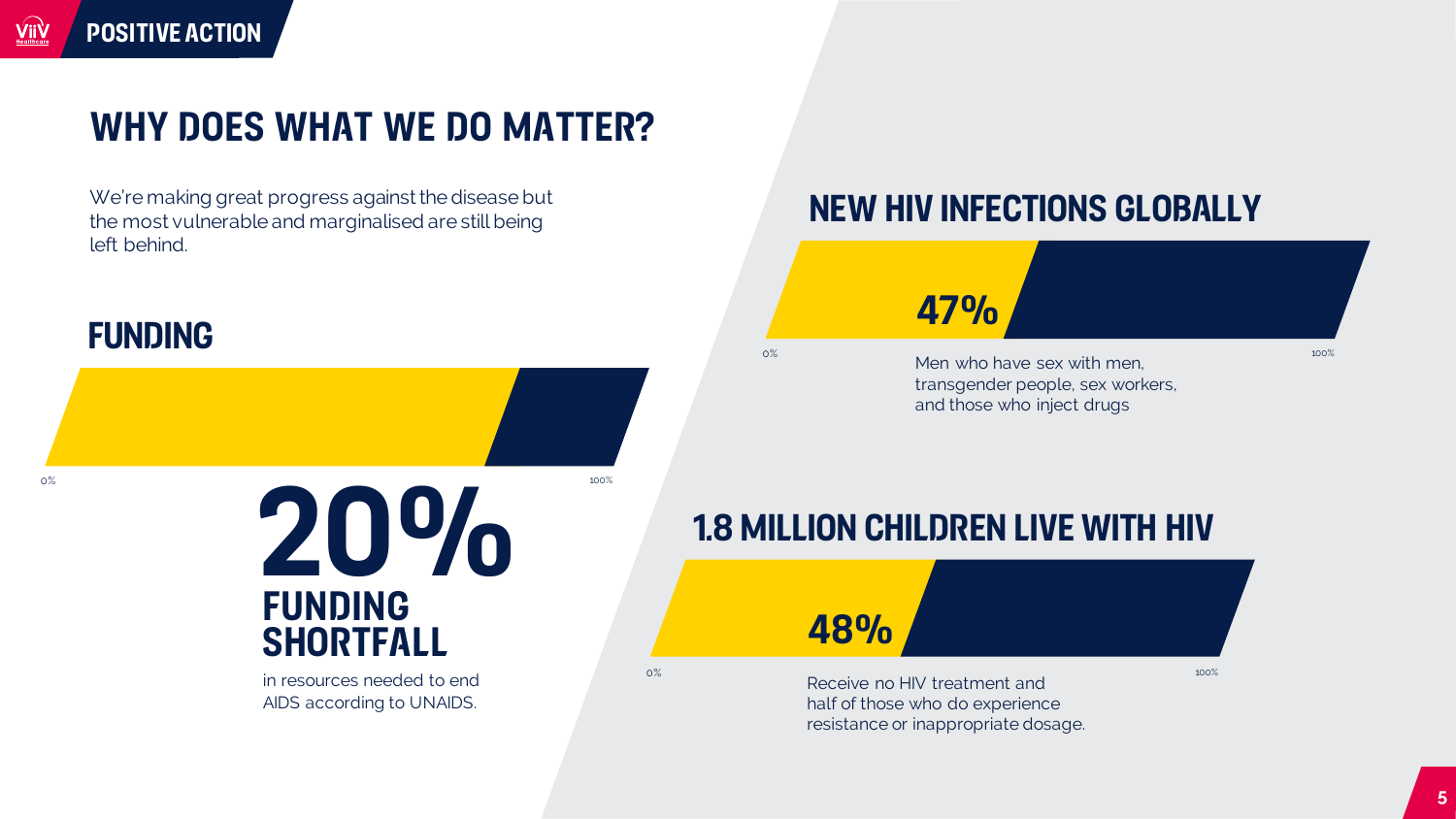# **our strategy**

Positive Action exists to further the ViiV Healthcare mission of ensuring no person living with HIV is left behind, by working directly with the communities most affected by HIV.

## **Our approach**

**Put people first**

**Strengthen capacity**

**Collaborate strategically**

#### **our mission**

To be a transformational partner that champions people and communities to end AIDS.



#### **our vision**

 $\left\langle \right\rangle$ 

Healthy communities in a world free of AIDS.

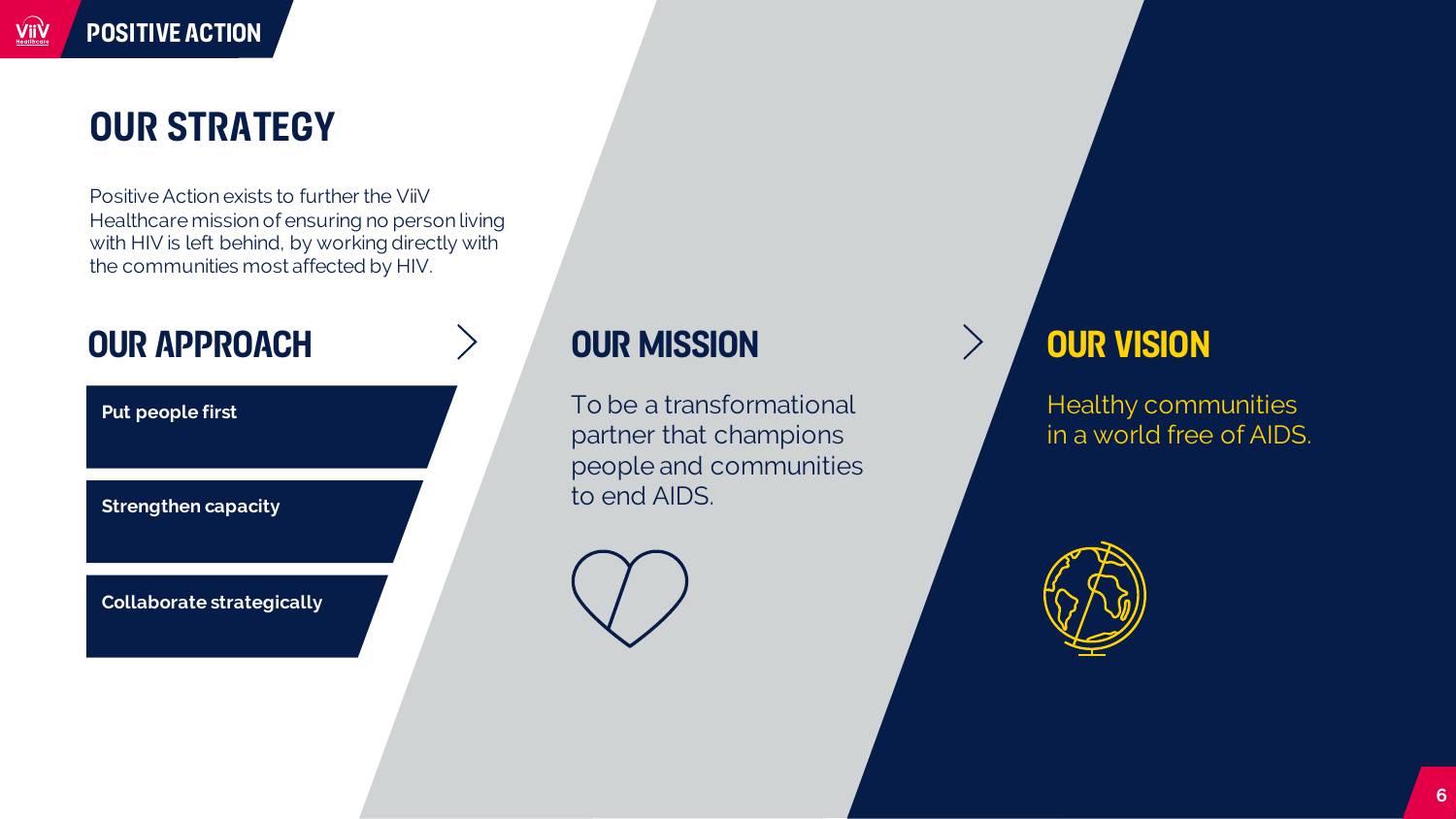## **our approach**

### **focus areas**

Enabling people and communities to improve the quality of life of people living with & those most at risk of HIV

#### **funding streams**

#### **Community Strategic Investments**

- $\int$  Innovator grants (US \$30,000 -\$50,000 over two years)
	- First-time investments in novel ideas or in new contexts
	- Smaller financial commitments
	- 1-2 year pilot/seed communityled projects
- Momentum grants (US \$50,000 \$100,000 over three years)
	- Advancing existing,evidence-based projects to enable sustainable scale-up with other funding/implementing partners
	- Larger financial commitments with expected co-investment with other funding bodies
	- Multiyear (3+), staged-funding programmes

Achieving targeted impact through strategic partnerships

**Breakthrough & Strategic Partnership Investments**

Strategic grants (longer term investment)

- Supporting national stakeholders to scale up their HIV efforts in order to achieve national HIV related targets
- Participating in multilateral longterm partnerships
- $\big/$  Investing in subject-specific specialised funding modalities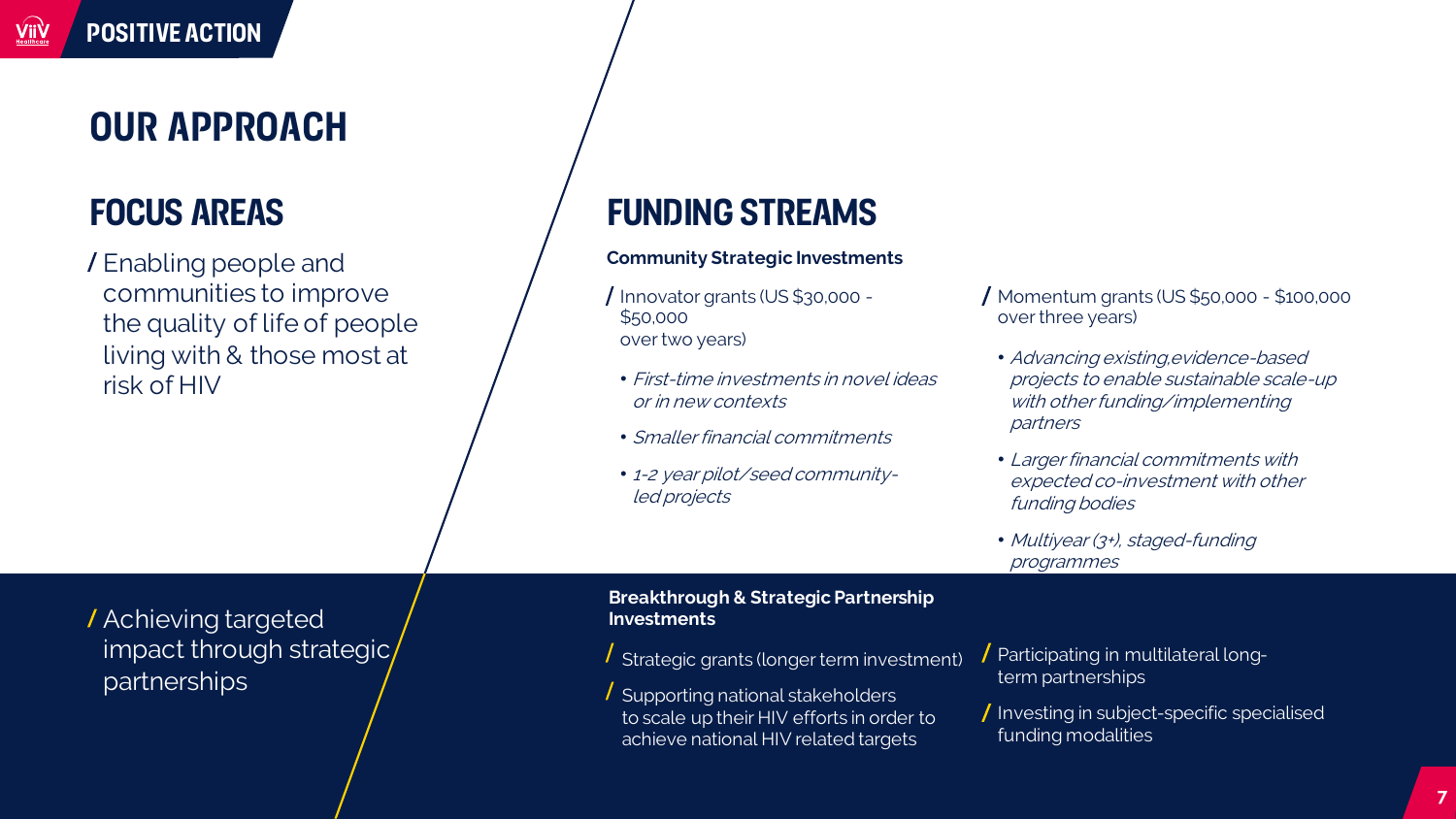

**8**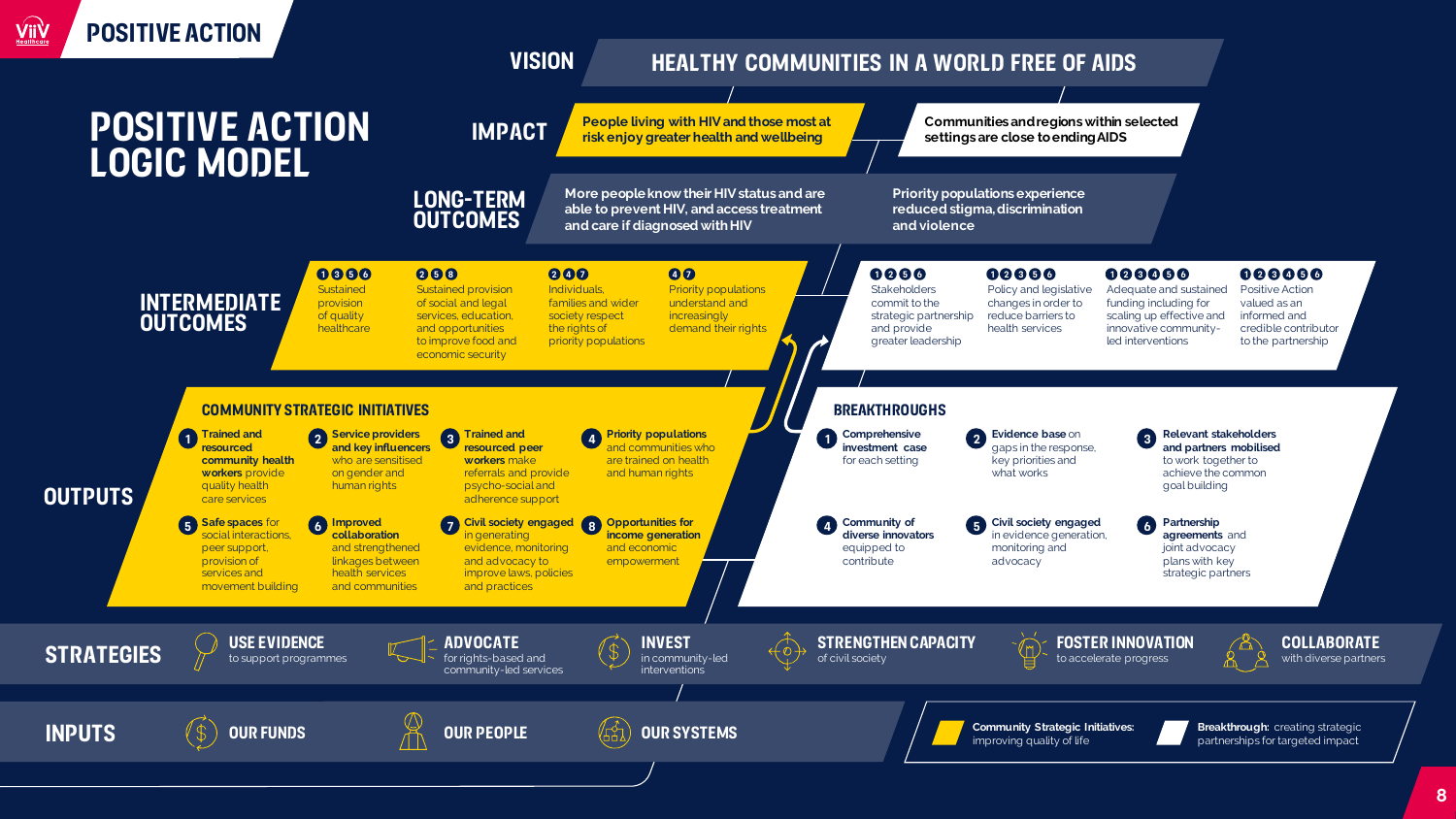**positive action**

#### **We understand the importance and value of communities in response to HIV.**

Our approach is to work with and alongside our communities and partners to identify how to invest in and implement effective, innovative and sustainable programmes.

#### **We offer more than money.**

We co -create partnerships, facilitate cohesive actions, enable access to technical assistance, capacity building and other non -financial inputs, as well as convening spaces for learning and strategic thinking.

#### **Everything we do is about bringing positive change towards the end of AIDS.**

Both financially and non -financially this helps us on our mission to be a transformational partner that champions people and communities to end AIDS.

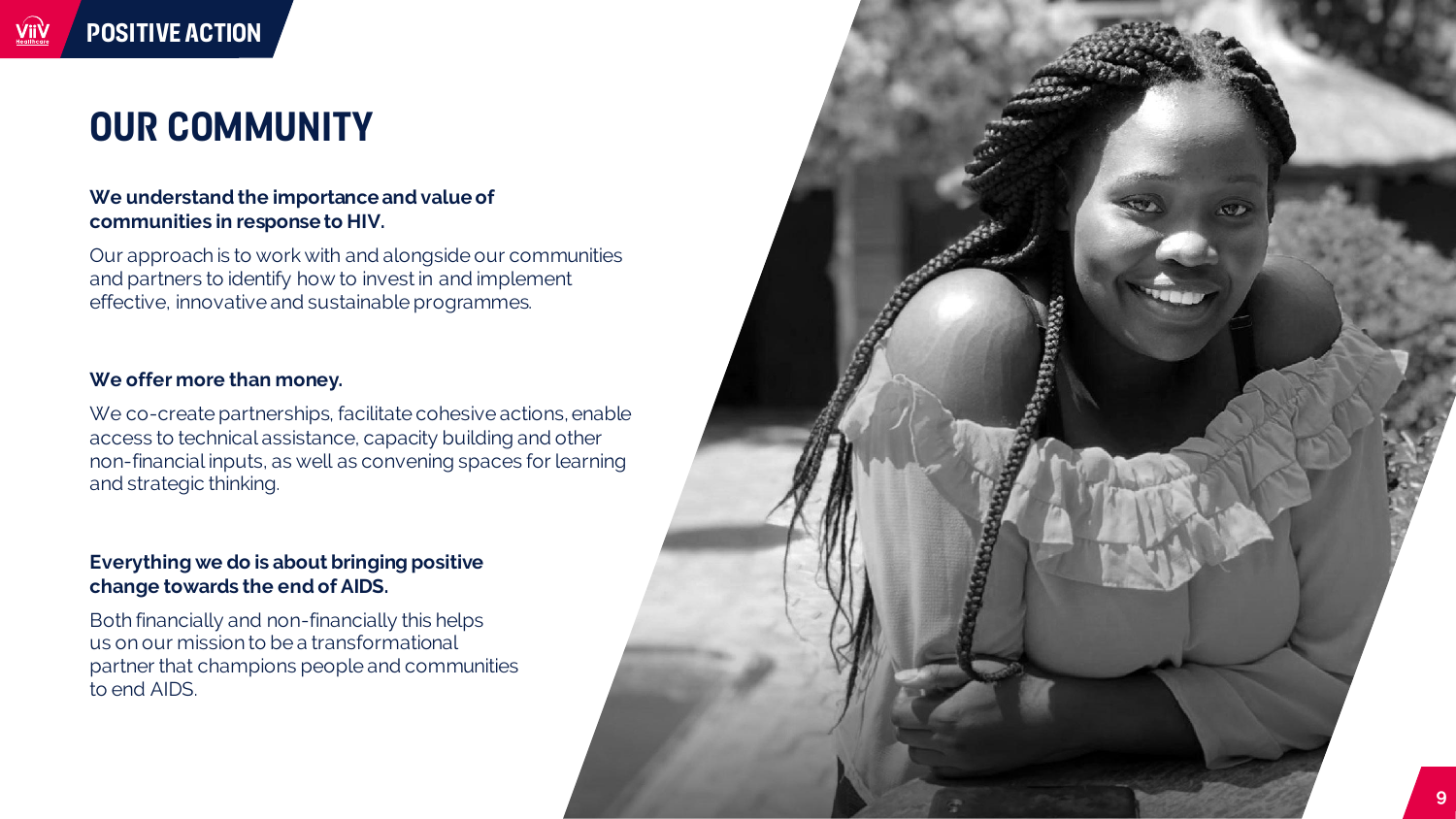## **Our governance structure**

**The governance and technical review structure of Positive Action is vital for our success. These structures provide the invaluable strategic and technical input we need for an effective implementation of the strategy.**

The Strategic Advisory Council consists of 6 representatives from internal and external stakeholder groups who will meet 1-2 times per year.

The Technical Review Committees are each made up of 8 - 10 representatives (including two cochairs, and up to 5 reserve members) who are recognised in their field of expertise who will meet 2-4 times per year.

**Strategic advisory council**

# **Positive action**

**technical review committees**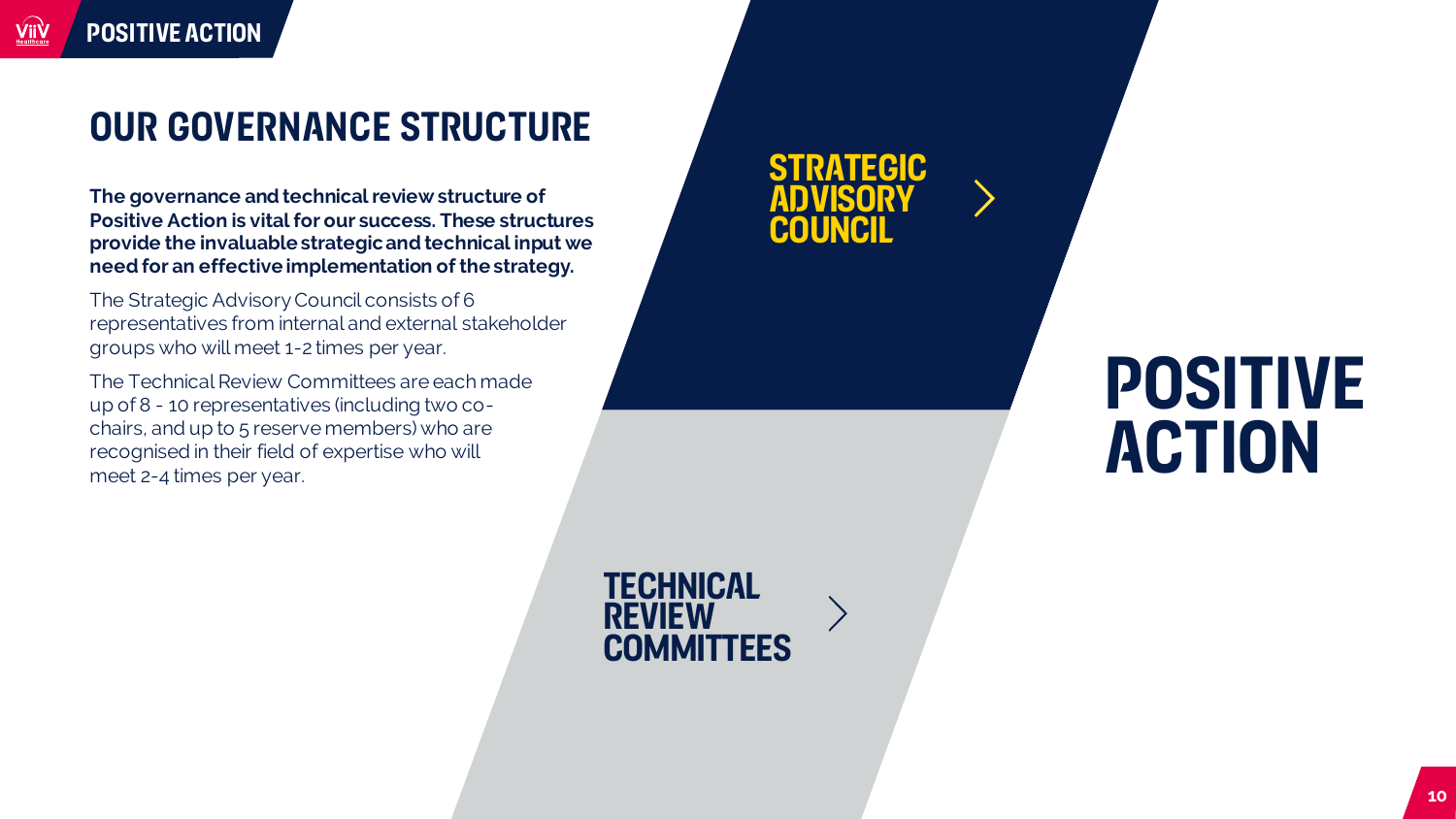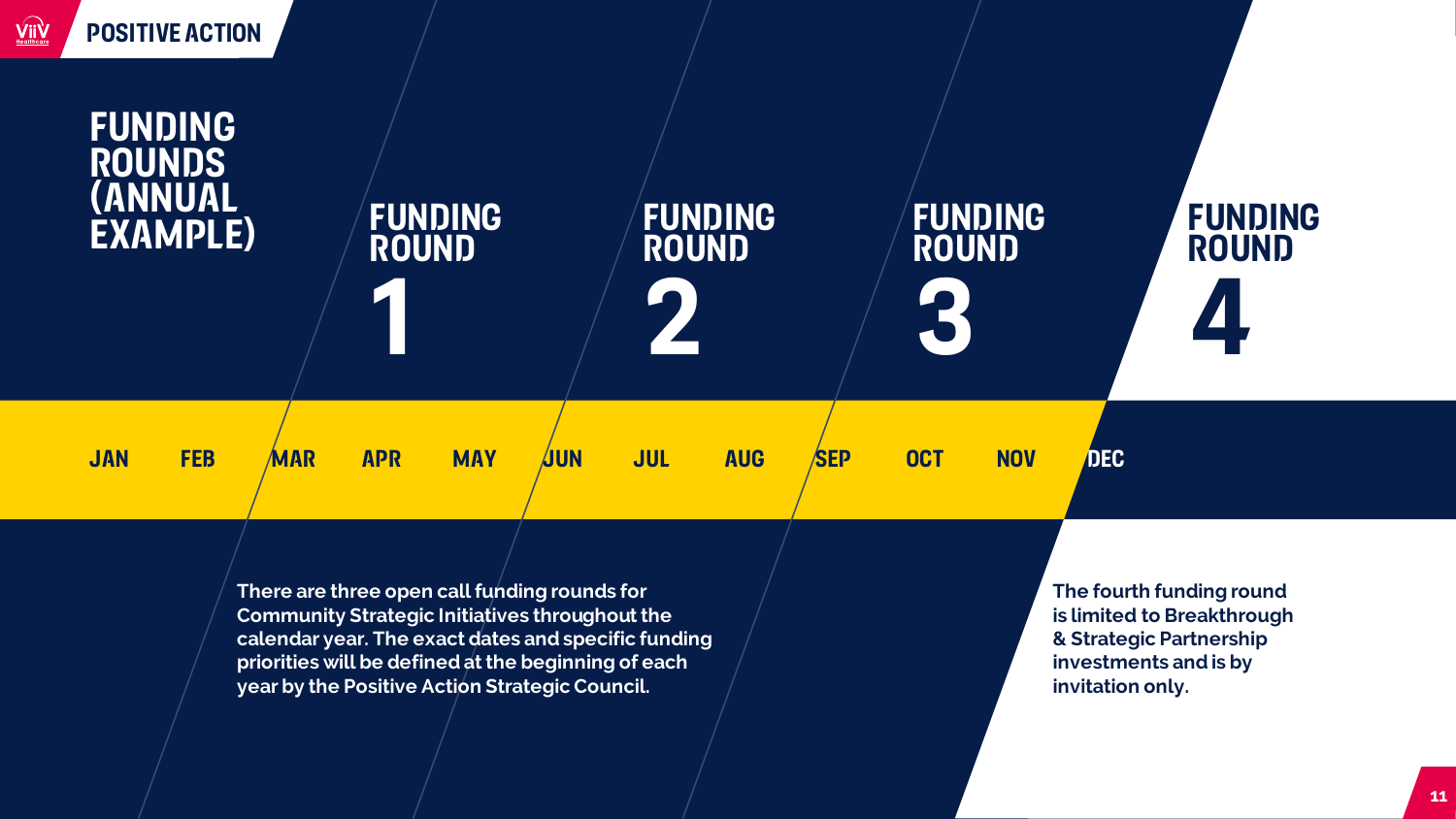# **How the new strategy will affect our partners**

A clearer, more focused and better communicated strategy and objectives will strengthen our relationships, alignment and collaboration with all our partners.



**A supported, streamlined application process** will help our applicants know what they can apply for and access support with their applications.

**positive action**

ViiV

**A clearer monitoring, evaluation, and learning framework** will help our partners evaluate impact and access better qualitative and quantitative data about HIV at the grassroots level.

**More capacity within our team and better access to capacity-building through technical expertise and specialist support** will help our partners grow and build partnerships.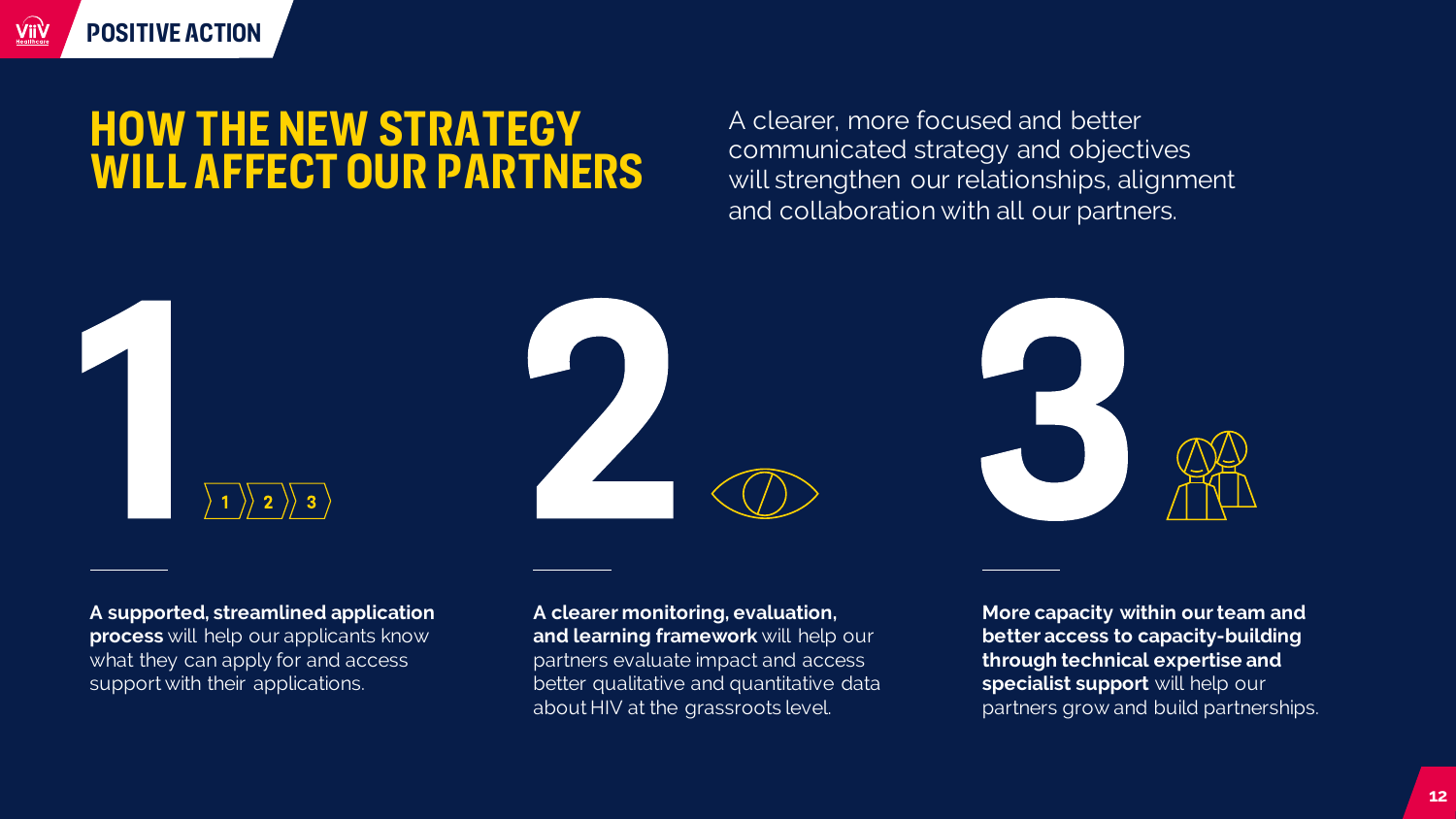# **amplifying impact**

**AMPLIFY IMPACT** is not an add-on to our work, but an integral part of it. It underlines that fact that we offer more than money. Our support is about augmenting and increasing the chances of our investment making a real impact in the real world. It underlines the fact that all our work is about bringing positive change towards the end of AIDS.

We co create partnerships, facilitate joined up actions, enable access to technical assistance, capacity building. It's needs based, person centred and driven by the community.